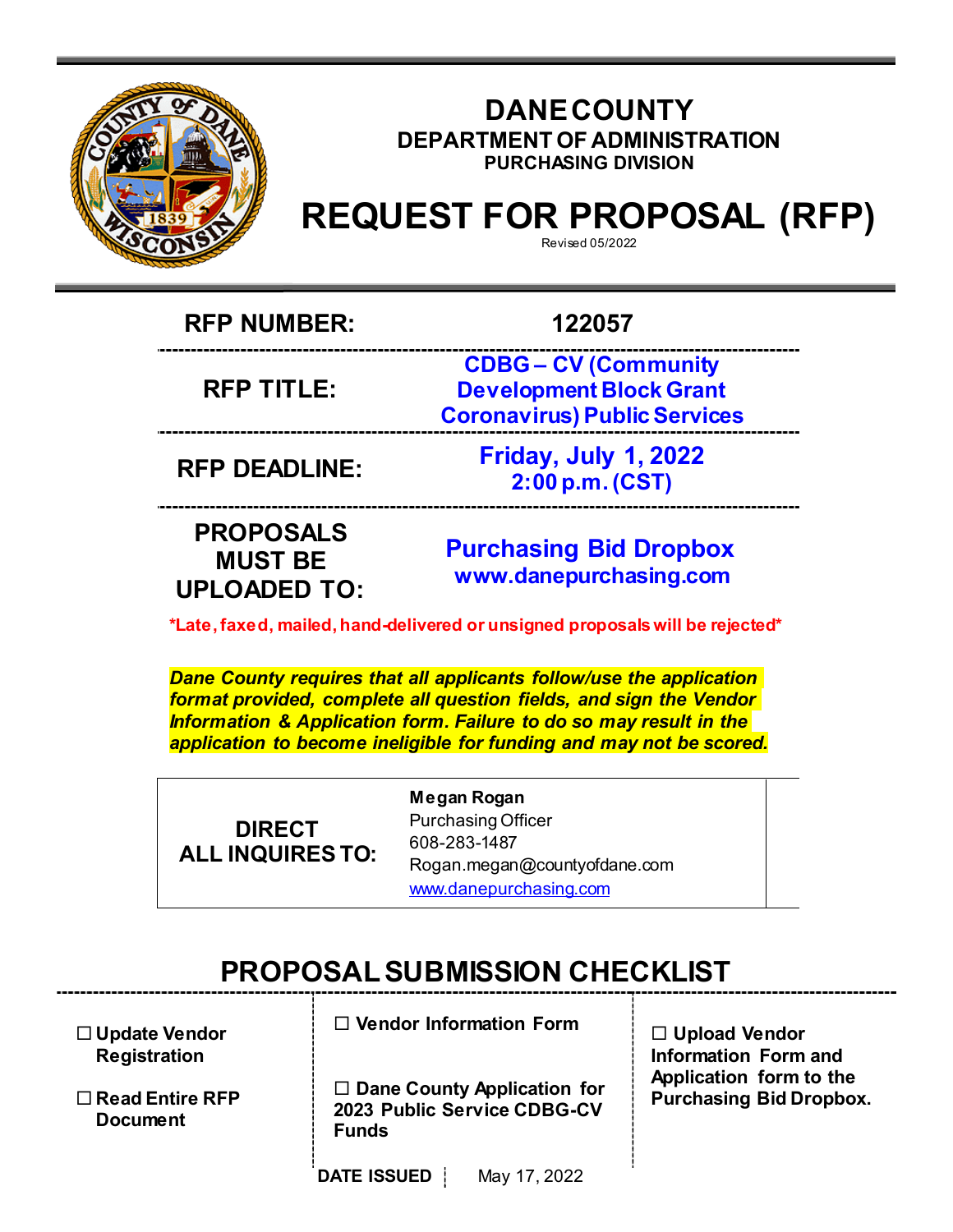# **Table of Contents**

# **1.0 RFP OVERVIEW**

- 1.1 Introduction<br>1.2 **CDBG-CV**S
- 1.2 **CDBG-CV** Specifications
- 1.3 Clarification of the Specifications<br>1.4 Vendor Conference
- 1.4 Vendor Conference<br>1.5 Calendar of Events
- 1.5 Calendar of Events<br>1.6 Evaluation Criteria
- 1.6 Evaluation Criteria<br>1.7 Submittal Instructio
- Submittal Instructions

# **2.0 PROJECT OVERVIEW AND SCOPE OF SERVICES**

- 2.1 Definitions and Links<br>2.2 Scope of Services/Sp
- Scope of Services/Specification Overview

# **3.0 PROPOSAL PREPARATION REQUIREMENTS**

# **3.1 Attachment A – Vendor Information**

- 3.2 Need and Justification
- 3.3 Beneficiaries
- 3.4 Project Approach<br>3.5 Experience and Q
- **Experience and Qualifications**
- 3.6 Areas of Greatest Need
- 3.7 Financial Information
- 3.8 Past Performance
- 3.9 Mandatory Requirements

# **4.0 REQUIRED FORMS**

- 4.1 Attachment A Vendor Information<br>4.2 Attachment B Dane County Applic
- Attachment B Dane County Application for 2023 Public Services CDBG CV Funds

# **5.0 APPENDICES**

**Appendix A – Dane County Urban County Consortium Appendix B – Oral Presentation Questions Appendix C – CDBG Public Services Program Standards**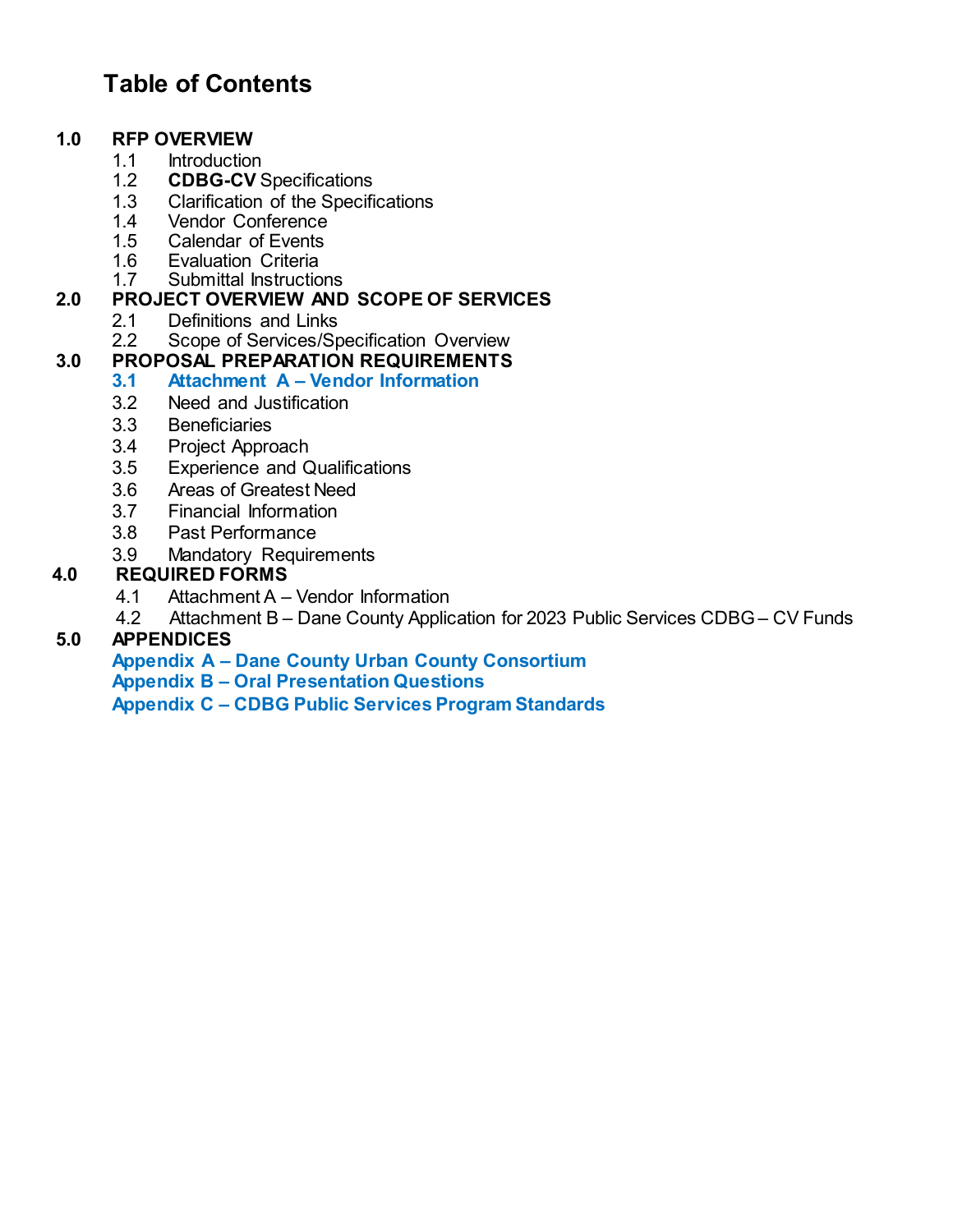#### **1.0 RFP OVERVIEW**

#### **1.1 Introduction**

The purpose of this document is to provide interested parties with information to enable them to prepare and submit a proposal according to the specifications set forth within this document.

The County intends to use the results of this process to award a contract or issue of purchase order for the product(s) and or services(s) stated.

**The Dane County Purchasing Division is the sole point of contact for questions and issues that may arise during the RFP process.**

**Dane County requires that all applicants follow/use the application format provided, complete all question fields, and sign the Vendor Information & Application form. Failure to do so may result in the application to become ineligible for funding and may not be scored.**

**The amount of funding available for this project is unknown at this time. The funding of this project is contingent upon Dane County's receipt of Community Development Block Grant and/or HOME Investment Partnership program funds from the federal department of Housing and Urban Development.**

#### **1.2 CDBG-CVSpecifications**

The Coronavirus Aid, Relief, and Economic Security Act (CARES Act) was signed by President Trump on March 27, 2020 and included 5 billion in U.S. Department of Housing and Urban Development (HUD) Community Development Block Grant Coronavirus (CDBG-CV) funds to prevent, prepare for, and respond to the coronavirus (COVID-19). Dane County has at least \$69,798.67 available in CDBG-CV funds for this RFP cycle remaining to award from its original CDBG-CV allocation. Additional funds could be available at a later date depending on the expenditures of existing CDBG-CV projects.

The County issued an RFP in October 2020 soliciting proposals for eligible CDBG-CV projects. The funding recommendations for this first round were awarded to 14 organizations and approved by the County Board at the April 8, 2021 County Board meeting. Due to additional funds becoming available, the County is re-issuing this RFP to solicit eligible CDBG-CV projects that prevent and respond to the spread of COVID-19.

Among the federal CDBG requirements that have been waived for the CDBG-CV funds is the 15% Public Service cap. Agencies are eligible to apply for CDBG-CV funding if they have experienced an increase in demand for services directly related to the COVID-19 outbreak or have a new program/activity proposal for addressing increased community needs related to the prevention of, preparation for, or response to the COVID-19 pandemic.

Applications must highlight how the demand for services has increased directly because of the COVID-19 pandemic, or detail how a new program/activity is going to meet the needs created by the current health crisis per the CARES Act, particularly for low- and moderate-income residents of the County who have been impacted by the virus.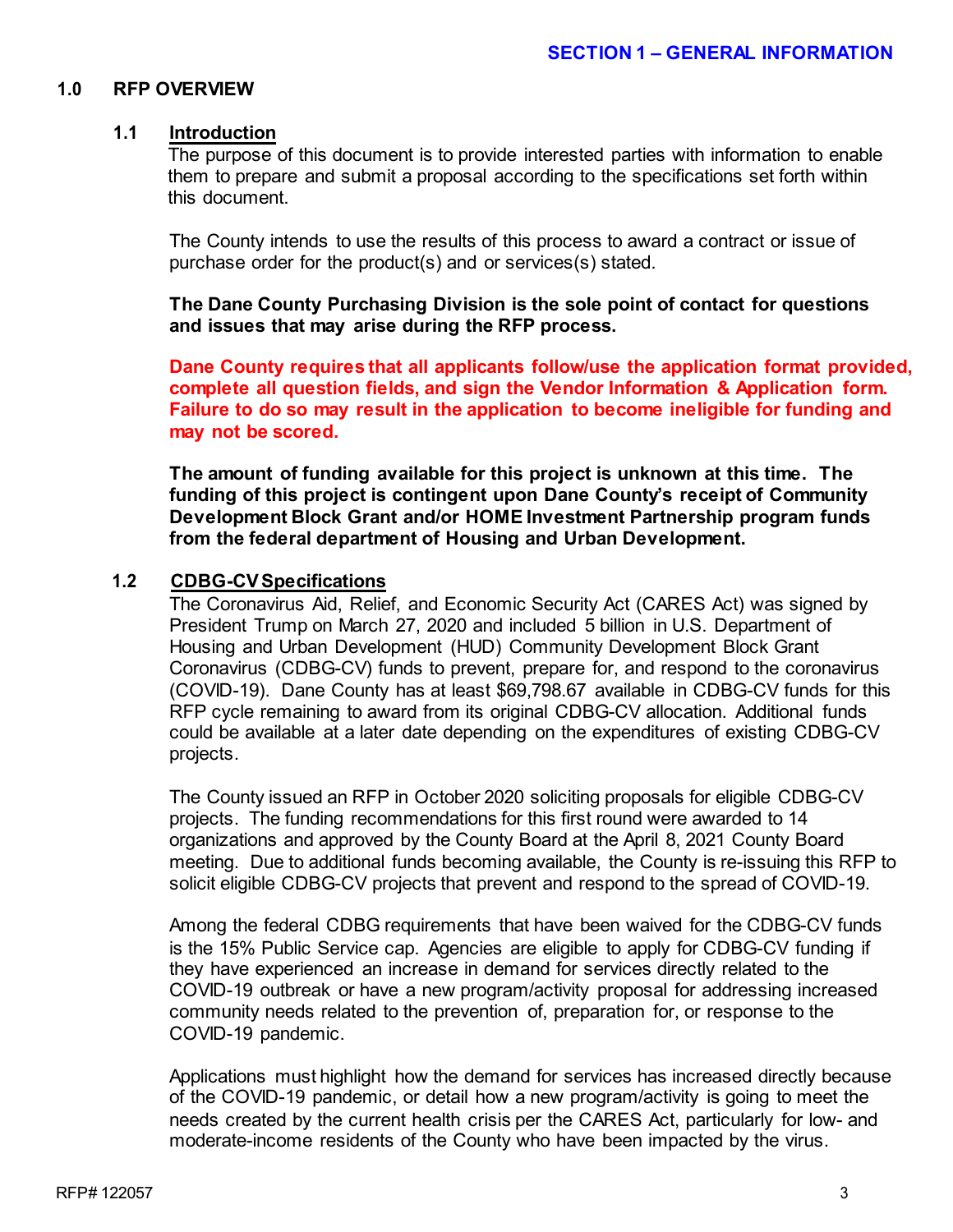#### **SECTION 1 – GENERAL INFORMATION**

In order to be evaluated, projects must: 1) be used to prevent, prepare for, and respond to the COVID-19 pandemic, 2) meet one of the three HUD CDBG National Objectives, 3) be an eligible CDBG activity, and 4) be located in, or provide services to, residents of the Dane County Urban County Consortium (communities outside of the City of Madison, but within Dane County).

# **1.3 Clarification of the Specifications**

All inquiries concerning this RFP must be **emailed** to the **person indicated on the cover page** of the RFP Document.

Any questions concerning this RFP must be submitted in writing by e-mail on or before the stated date on the **Calendar of Events** (Section 1.5).

Proposers are expected to raise any questions, exceptions, or additions they have concerning the RFP document at this point in the RFP process. If a proposer discovers any significant ambiguity, error, conflict, discrepancy, omission, or other deficiency in this RFP, the proposer should immediately notify the contact person of such error and request modification or clarification of the RFP document.

Proposers are prohibited from communicating directly with any employee of Dane County, except as described herein. No County employee or representative other than those individuals listed as County contacts in this RFP is authorized to provide any information or respond to any question or inquiry concerning this RFP.

# **1.4 Vendor Conference**

There will not be a vendor conference.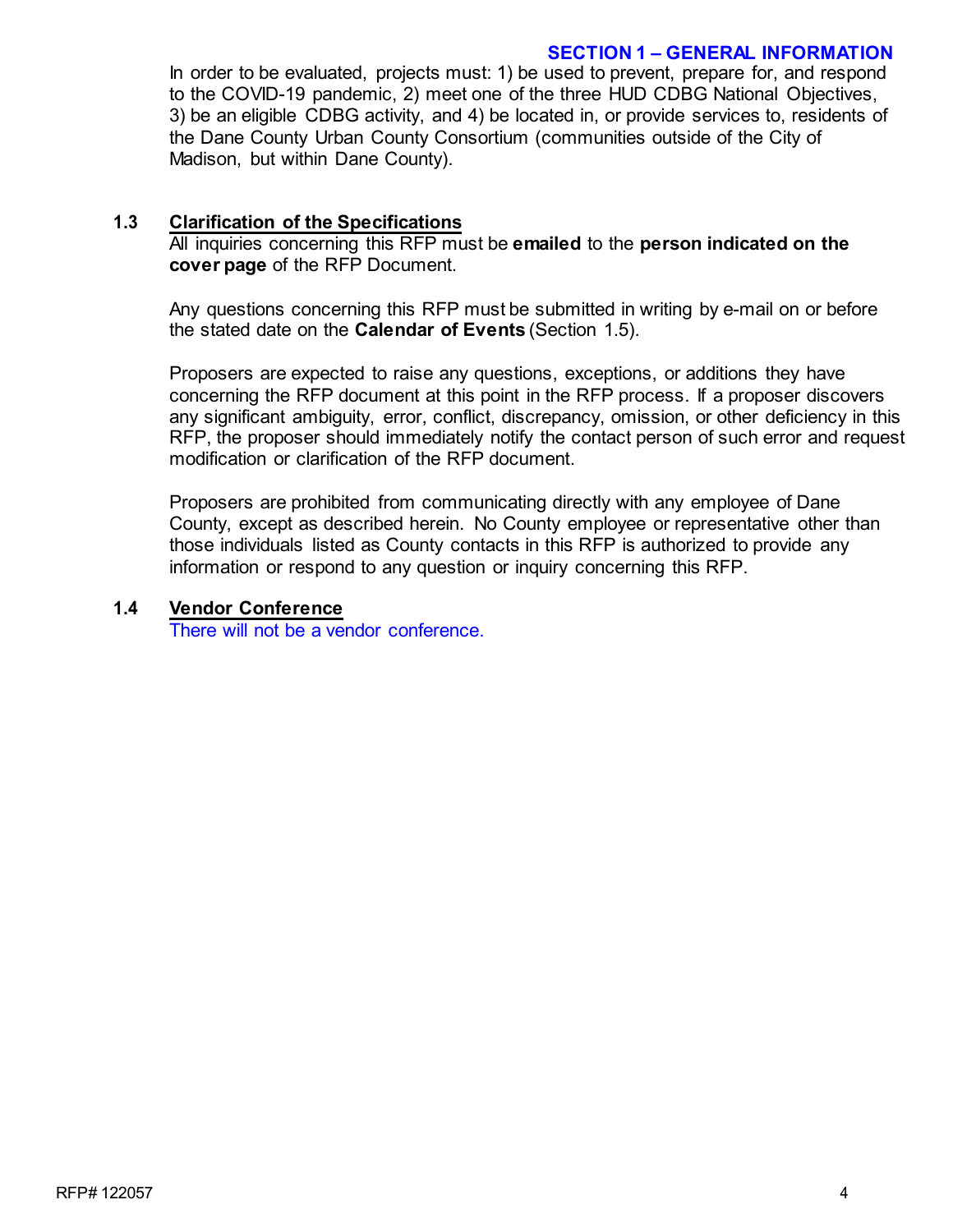# **1.5 Calendar of Events**

Listed below are specific and estimated dates and times of actions related to this RFP. The actions with specific dates must be completed as indicated unless otherwise changed by the County. In the event that the County finds it necessary to change any of the specific dates and times in the calendar of events listed below, it will do so by issuing an addendum to this RFP and posting such addendum on the Dane County [website.](http://www.danepurchasing.com/) There may or may not be a formal notification issued for changes in the estimated dates and times.

| <b>DATE</b>                  | <b>FVFNT</b>                                                                                             |
|------------------------------|----------------------------------------------------------------------------------------------------------|
| May 17, 2022                 | <b>RFP</b> Issued                                                                                        |
| June 23, 2022                | Last day to submit written inquiries (2:00 p.m. CST)                                                     |
| June 25, 2022                | Addendums or supplements to the RFP posted on<br>the Purchasing Division website                         |
| July 1, 2022                 | Proposals due (2:00 p.m. CST)                                                                            |
| Week of August 15th,<br>2022 | Oral Presentations by invited vendors                                                                    |
| Fourth Quarter of<br>2022    | Notification of intent to award sent to vendors                                                          |
| First Quarter of 2023        | Contract start date (subject to change based on<br>County's Amendment to the 2022 Annual Action<br>Plan) |

If funding is awarded, funds will not be available until (at minimum):

- 1. A Contract Agreement is executed between the award recipient and Dane County;
- 2. Pre-award compliance requirements are met by award recipient. These vary depending on the nature of the project, and may include but not limited to completion of an Environmental Review; evidence of adequate record-keeping system; and obtaining necessary permits.

# **Please keep in mind that a contract agreement cannot be executed until HUD has approved the Amendment to the Dane County's 2022 Annual Action Plan.**

# **1.6 Evaluation Criteria**

In order to be evaluated, programs must: 1) be an eligible activity, 2) be located in, or provide services to, residents of one of the member communities of the Dane County Urban County Consortium, 3) address one of the funding priority areas established by the CDBG Commission, 4) not be a HUD listed debarred or ineligible contractor, and 5) if CDBG eligible, meet one of the three national objectives. Applications deemed eligible will be presented to the CDBG Commission Application Review Team.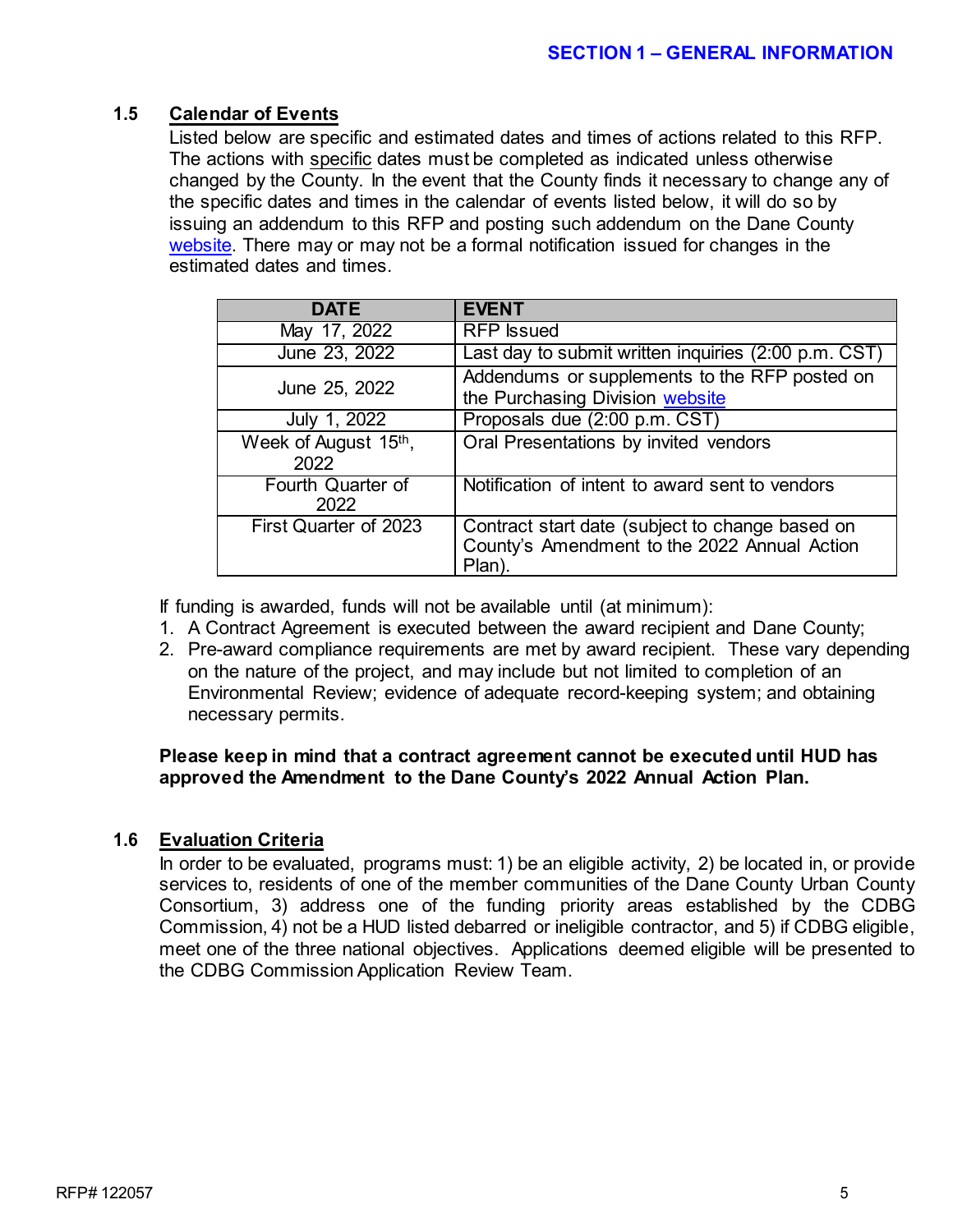# **SECTION 1 – GENERAL INFORMATION**

The Application Review Team will evaluate the applications using the following criteria:

| <b>Application Review Criteria</b> |                                               |                   |  |  |
|------------------------------------|-----------------------------------------------|-------------------|--|--|
| Item                               |                                               | Maximum<br>Points |  |  |
|                                    | National Objective- Need and<br>Justification | 30                |  |  |
| 2.                                 | Project Approach                              | 30                |  |  |
| 3.                                 | <b>Experience and Qualifications</b>          | 15                |  |  |
| 4.                                 | <b>Financial Information</b>                  | 15                |  |  |
| 5.                                 | <b>Past Performance</b>                       | 5                 |  |  |
| 6.                                 | Partnerships                                  | 5                 |  |  |
|                                    | <b>TOTAL POINTS</b>                           |                   |  |  |

For 2023 the criteria in the Requests for Proposals (RFPs) for each application are delineated and tailored to the nature of the application. The definition and location of the items that are part of the review criteria will vary from one application template to the next but each follows the same order. In general the definitions used are:

# **Meeting a National Objective- Need and Justification (30 points maximum):**

The program overview adequately describes the problem that is being addressed by the proposed project (worth up to **5 points**). Statements are substantiated and related to the needs and the priorities in the 2020-2024 Consolidated Plan (worth up to **5 points**). Provides a description of how funds may be targeted to areas of greatest need (worth up to **10 points**).

How accessible is the program geographically to low-and-moderate income persons? Additional points will be given to projects physically located in census tracts where 47.8% of the population is considered low-and-moderate income, or projects that contain components that locate the services in close proximity to the population to be served (i.e. community popups) (worth up to **10 points**).

# **Project Approach (30 points maximum):**

The application describes what the program/project will do; how it will be implemented, operated, and administered within a realistic time period; how it will be provided; and how low-income participants will access services. The description should include:

- A description of the work that will be undertaken and a description of how the work will address the identified problem (worth up to **5 points**).
- A work plan for how the project/program will be organized, implemented, operated, and administered, and the timeline and milestones from initiation to completion. Work on the project - meaning funds will be spent - will begin in 2023. (worth up **10 points**),
- Outreach and marketing initiatives that will be implemented to inform potential participants and to ensure that they are aware of the services/activities to be provided (worth up to **5 points**).
- Outcomes are identified and can reasonably be expected to be achieved (worth up to **8 points**).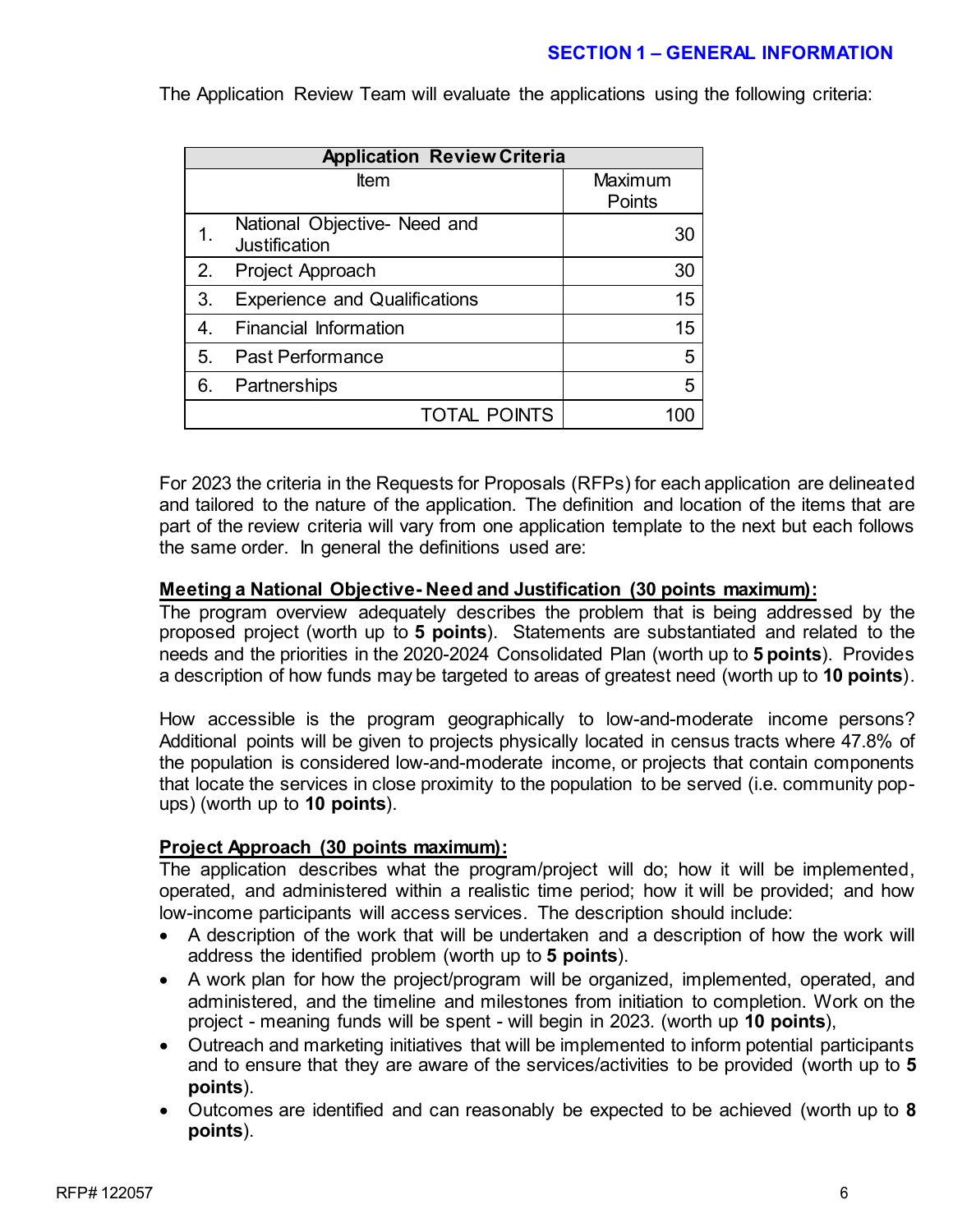### **SECTION 1 – GENERAL INFORMATION**

• If the project requires temporary displacement, indicates the number of households and describes specific assistance to be provided to households temporarily displaced (worth up to **2 points**. Maximum points awarded if no displacement).

# **Experience and Qualifications (15 points maximum):**

The application provides documentation to justify the organization's capacity to conduct this project. The project is consistent with the mission of the organization.

- The organization has undertaken projects of similar complexity to the one for which funds are being requested (worth up to **4 points**).
- There are staff resources with the skills and experience to administer and conduct an accountable and responsible project (worth up to **7 points**).
- There appears to be adequate board and management oversight along with a commitment to quality and service improvement (worth up to **4 points**).

#### **Financial Information (15 points maximum):**

The application clearly explains and justifies each proposed budget line item and why CDBG and/or HOME funding is required to make the project viable. An explanation in included on the basis for the cost estimates for the project. The budget is realistic. The organization is financially stable. Efforts have been made to secure and to leverage other funding for the project. The application identifies eligible sources of match, if required. Certain types of projects may also be required to submit: a budget summary, detailed project budget, prioror current-year operating costs, and a 15-year operating budget (worth up to **15 points**).

#### **Past Performance (5 points maximum):**

If the organization has been previously funded, a review of past expenditures and performance shows that the organization has been able to meet timelines and goals in a reasonable fashion, i.e., no unexpended dollars from prior years. Compliance with the contract will include, but not be limited to, submission of reports, adherence to scope of services, and quality of work. (Worth up to **5 points**). New applicants will be automatically awarded 5 points.

#### **Partnerships (5 points maximum):**

Identifies any partnerships that have been or will be formed to ensure the success of the project (worth up to **5 points**).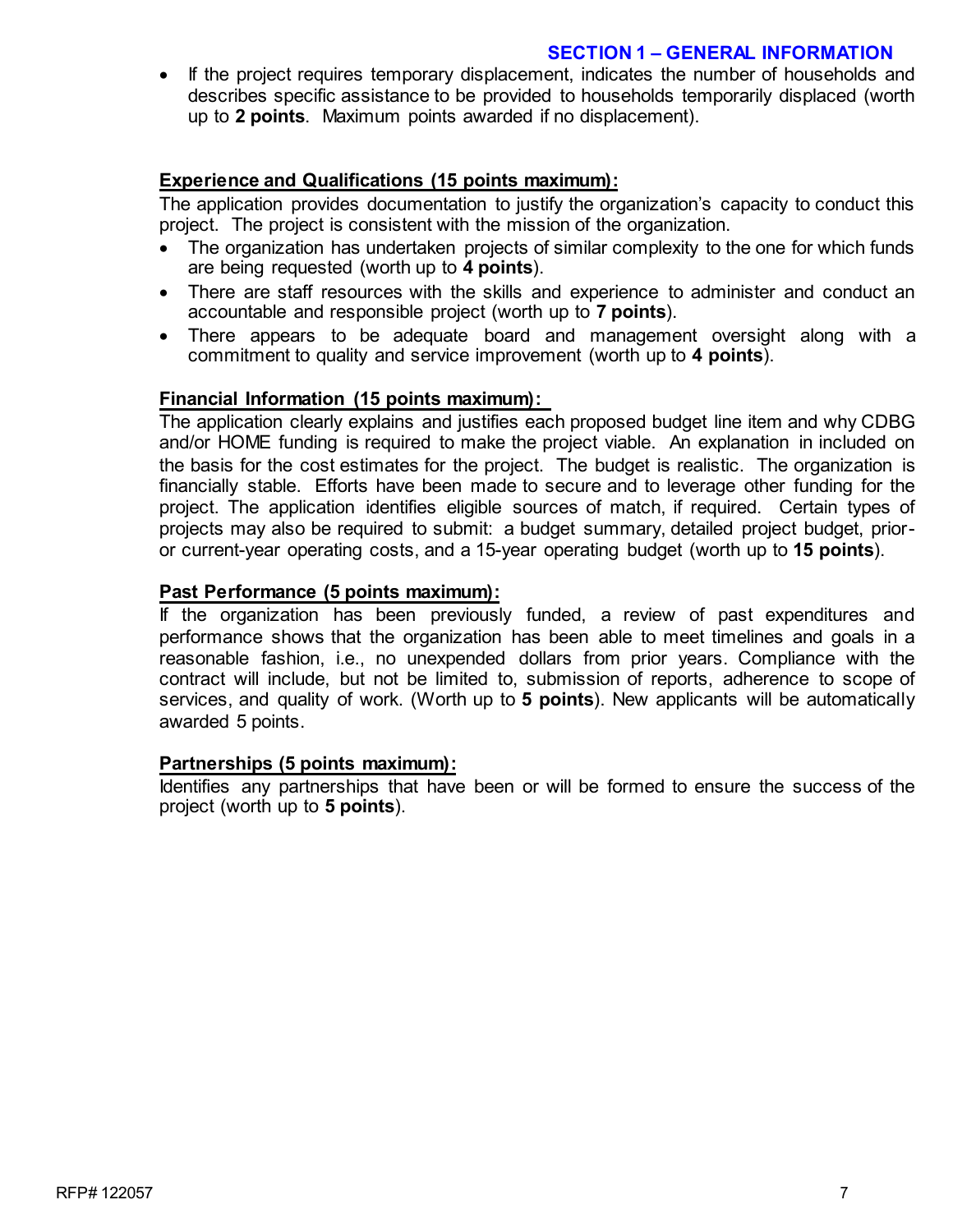#### **1.7 Submittal Instructions**

Proposals must be received in the Purchasing – Bid Dropbox located on the [www.danepurchasing.com](http://www.danepurchasing.com/) website no later than the date and time indicated within the RFP Deadline field on the RFP Cover Page or addenda. Late, faxed, mailed, handdelivered, or unsigned proposals will be rejected unless otherwise specified. Dane County is not liable for any cost incurred by proposers in replying to this RFP.

All proposals **must be saved as one PDF file** unless otherwise specified within the RFP document and the file name shall include the RFP# and name of business submitting proposal.

Example of how to name the files: 120012 – Vendor Name – RFP Response

To Submit a Proposal:

- 1. Go to [www.danepurchasing.com](http://www.danepurchasing.com/) and click on Purchasing Bid Dropbox or click on the Open RFP's and Bids page link.
- 2. Click on the Submit a Bid button within the green Purchasing Bid Dropbox.
- 3. Type in the Email, First Name, Last Name and Company information and click Continue.
- 4. Drag and drop the RFP files one at a time into the "Drag files here" box.
- 5. After all files have been placed into the "Drag files here" box, click on the blue Upload button.
	- a. The file upload status can be seen for each document uploaded.
	- b. After each document reaches 100%, it will say "Uploaded".
- 6. Confirm all files have been uploaded and then close out of the window.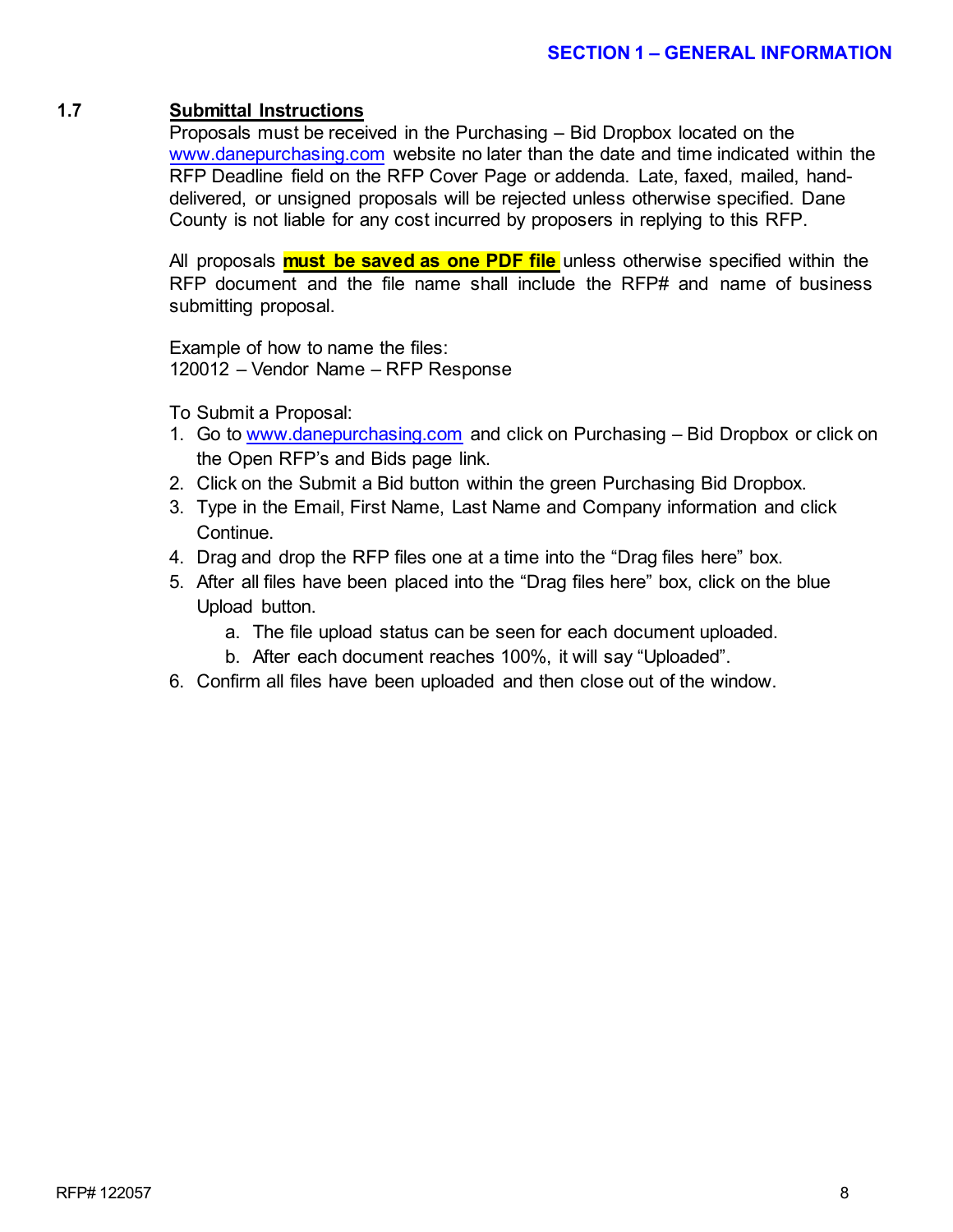#### **SECTION 2 – PROJECT OVERVIEW AND SCOPE OF SERVICES 2.0 PROJECT OVERVIEW AND SCOPE OF SERVICES**

# **2.1 Definitions and Links**

The following definitions and links are used throughout the RFP. **County:** Dane County **County Agency:** Department/Division utilizing the service or product. **Dane County Purchasing website:** [www.danepurchasing.com](http://www.danepurchasing.com/) **Fair Labor Practices websites:** [www.nlrb.gov](http://www.nlrb.gov/) and [http://werc.wi.gov](http://werc.wi.gov/) **Purchasing Proposer/Vendor/Firm/Contractor:** a company submitting a proposal in response to this RFP.

# **2.2 Scope of Services/Specification Overview**

# **2.2.1 Project Description**

Dane County is soliciting applications from organizations interested in operating a program to benefit low-and-moderate income residents of the Dane County Urban County Consortium (see Appendix A). Funding is expected to be available under the HUDfunded Community Development Block Grant (CDBG-CV) program. The primary emphasis is on projects focusing on homeless prevention, emergency assistance, case management, transportation, and job training assistance. The funds MUST be used to prevent, prepare for, and respond to the COVID-19 pandemic, please be specific in your application on how the proposed application is tied to the COVID-19 pandemic. Please refer to the attached document: CDBG PUBLIC SERVICES PROGRAM STANDARDS (Appendix C).

# **Eligible Applicants**

Non-profit agencies with 501(c)(3) designation, units of local government, and related agencies, e.g. school districts, libraries, park districts.

# **National Objective**

The primary objective of Title I of the Housing and Community Development Act of 1974, as amended, is the development of viable urban communities. This is achieved by providing decent housing, a suitable living environment, and expanding economic opportunities. Every funded project mustmeet one of the national objectives of benefitting low-and-moderate income persons; eliminating slums or blight; or meeting a particular urgent need for which other resources are not available requiring the use of CDBG funds, such as for floods or tornadoes. Public service activities are typically categorized as meeting the national objective of benefiting low and moderate-income persons either as an Area Benefit **OR** as a Limited Clientele activity.

Under the Area Benefit criteria, the public service must be offered to all residents of an area where at least 51% of the residents are low-and-moderate income. In addition:

- The area must be clearly delineated and records maintained on the boundaries of the service area;
- The area must be primarily residential in nature (as seen on zoning maps); and
- Census data must support the documentation that at least 51% of the residents are low-and-moderate income.

Limited Clientele activities benefit a specific targeted group of persons of which at least 51% must be low-and-moderate income. In order to meet the LMI Limited Clientele criteria, the activity must: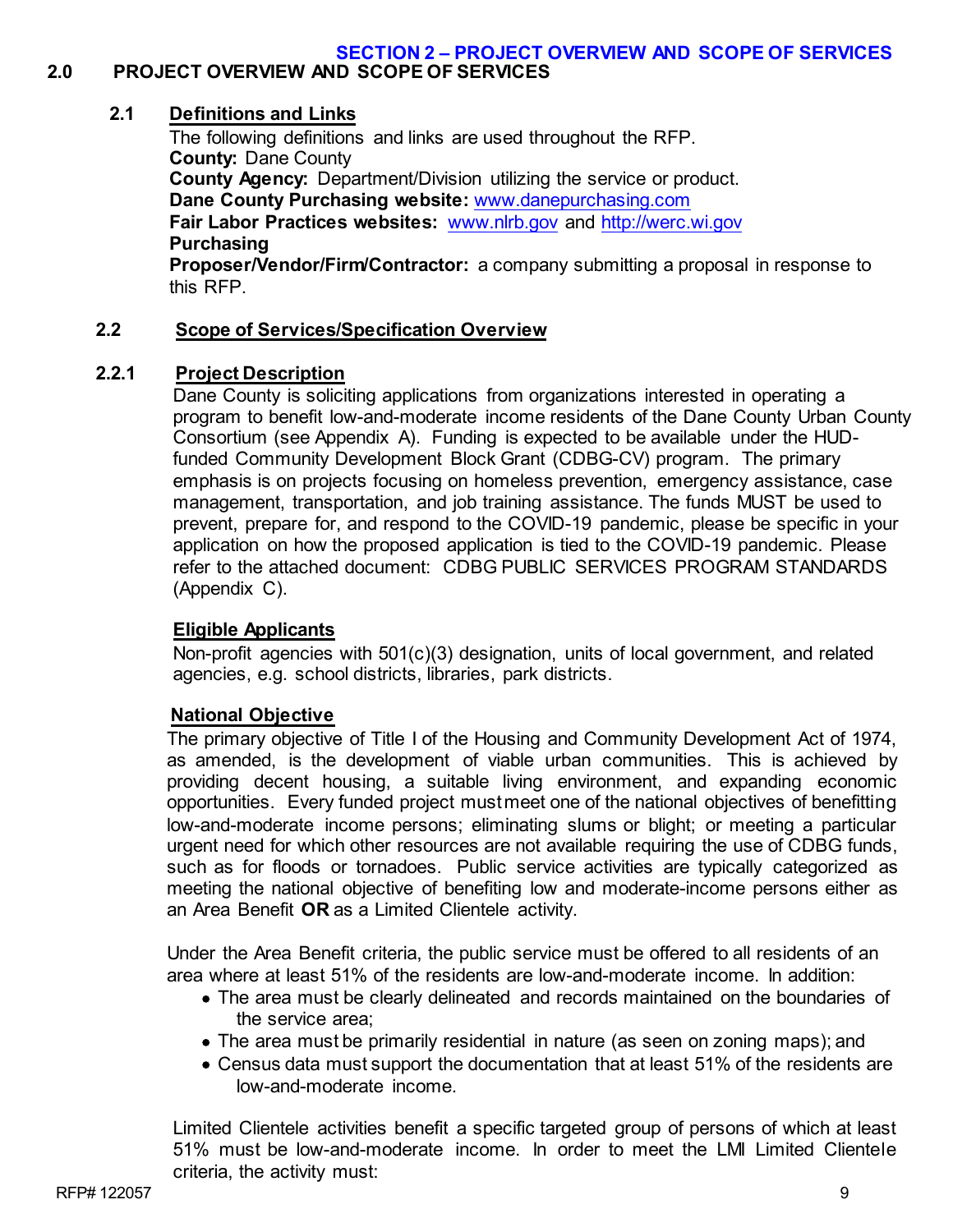#### **SECTION 2 – PROJECT OVERVIEW AND SCOPE OF SERVICES**

- Serve at least 51% low-and-moderate income persons, as evidenced by documentation and data concerning beneficiary family size and income; **OR**
- Have income-eligibility requirements that limit the service to persons meeting the low-and-moderate income requirement, as evidenced by the administering agency's procedures, intake/application forms, income limits, and other sources of documentation; **OR**
- Serve a group primarily presumed to be low-and-moderate income such as abused children, battered spouses, elderly persons, severely disabled adults<sup>1</sup>, homeless persons, illiterate adults, persons living with AIDS, and migrant farm workers; **OR**
- Be of such a nature and in a location that it may be concluded that the activity's clientele are low-and-moderate income, such as a daycare center that is designed to serve residents of a public housing complex.

# **Eligible Activities**

The CDBG-CV public service funds can be used for projects in a wide variety of activities including, but not limited to the following:

- Employment services (e.g. job training)
- Crime prevention and public safety
- Child care
- Health services
- Substance abuse services (e.g. counseling and treatment)
- Fair housing counseling
- Education programs
- Energy conservation
- Services for older adults
- Services for people experiencing homelessness
- Welfare services (excluding income payments)
- Down payment assistance
- Recreational services

While all projects that meet a CDBG eligible activity will be considered, maximum points will be awarded to projects that target the areas of greatest need that exist as a result of the COVID-19 outbreak, which includes:

- Case management
- Rental assistance/ eviction prevention
- Housing costs (including utilities, critical repairs, and maintaining broadband access)
- Child care assistance
- Access to food
- Assistance with and access to transportation

In order to qualify for funding, a public service must be either a new service or a quantifiable increase in the level of an existing public service above that which has been provided by or on behalf of the unit of general local government (through funds raised by the local government or received by the local government from the State) in the 12 calendar months preceding the year in which funds are to be awarded. An exception may be made if HUD determines that any decrease in the level of service was the result of events not within the control of the local government.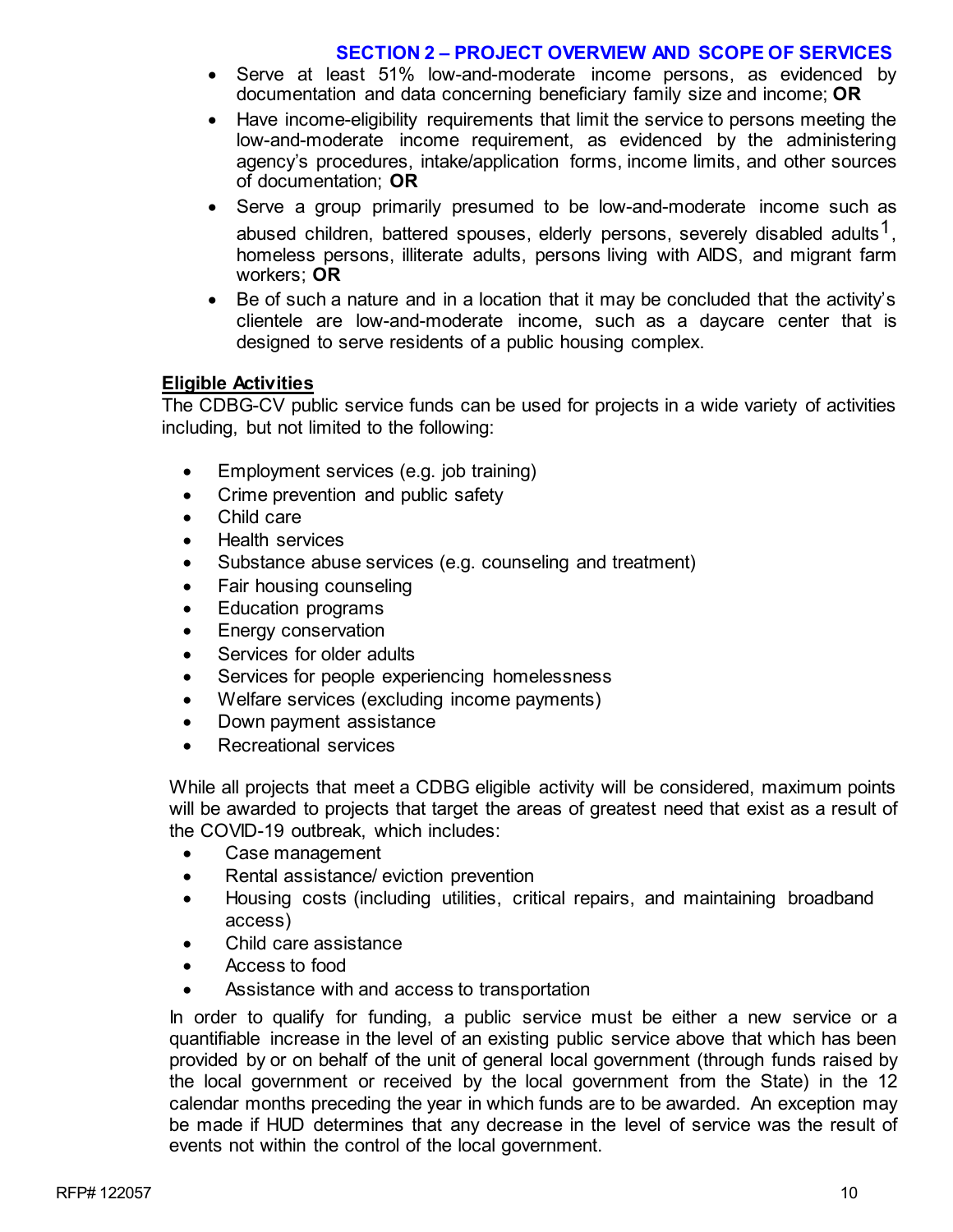# **SECTION 2 – PROJECT OVERVIEW AND SCOPE OF SERVICES**

This provision was put in place to ensure that localities did not use CDBG funds to replace local or state monies to fund essential services typically offered by the local government.

Specifically focusing in COVID-19:

- If a service is new, it may be funded;
- If a service is existing and it was not provided by or on behalf of a unit of local government with funding from the local government, it may be funded;
- If it was provided by or on behalf of the local government with funding from the local government, it can be funded if it is a documented quantifiable increase in the level of service.
- The regulations do not prohibit the County from continuing to provide funding to a CDBG-funded public service at the same or decreased level in subsequent years.

# **Eligible Costs**

CDBG funds may be used to pay for:

- Activity hard costs, such as supplies and materials for the activity;
- Staff and overhead costs DIRECTLY related to carrying out the activity, such as providing direct services to consumers. This may include staff time spent supervising staff who are carrying out the activities specified in 24 CFR 570.201- 204 when that time is spent addressing a direct consumer, service, or property issue. It does not include supervisory time spent on such functions as employee evaluations;
- Operating and maintenance expenses, such as the lease of a facility, office space, equipment, and other property for program staff employed in carrying out the CDBG funded activity.

 $1$  Persons are considered severely disabled if they: use a wheelchair or another special aid for 6 months or longer; are unable to perform one or more functional activities(seeing, hearing, having one'sspeech understood,lifting and carrying, walking up a flight of stairsor walking; needing assistance with activities of daily living (bathing, transferring, toileting, eating) or instrumental activities of daily living (preparing meals, doing light housework, using the phone, keeping trackof money or bills; are prevented from working at a job or doing housework; have a selected condition including autism, cerebral palsy Alzheimer's disease, dementia, or developmental disability; or are under 65 years of age and are covered by Medicare or receive SSI.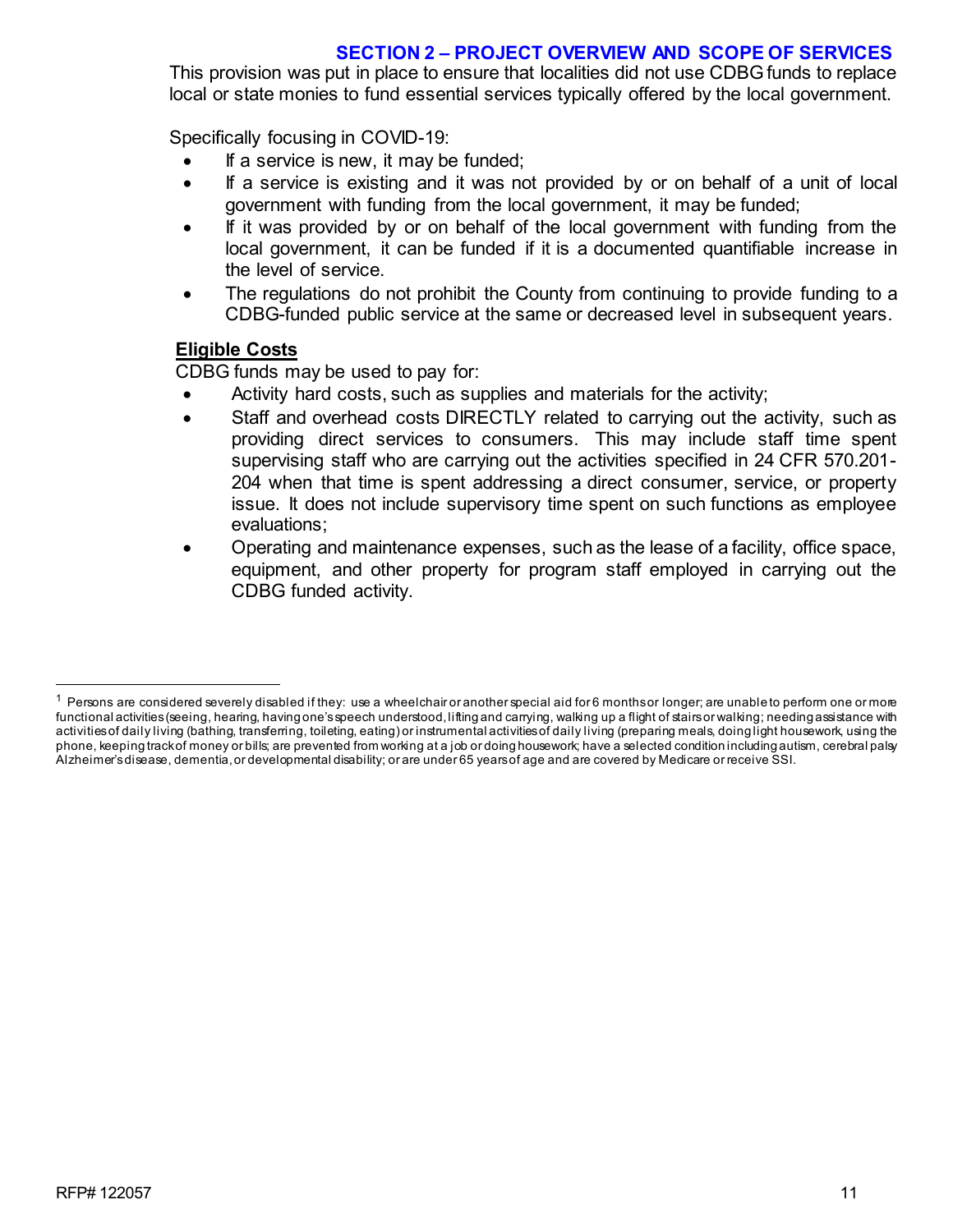# **Ineligible Costs**

Income payments made directly to individuals or families is an ineligible use of CDBG funds. Emergency grant payments for a period of up to three months may be made on behalf of eligible individuals or families to the providers of items such as food, clothing, housing (rent or mortgage), or utilities.

#### **Types of Assistance**

Grants for up to 100% of the eligible project costs.

#### **2.2.2 Objectives**

To provide public services that provide decent housing, a suitable living environment, and expand economic opportunities for low-and-moderate income persons in the Dane County Urban County Consortium.

# **2.2.3 Needs**

- 1. Projects must assist low-and-moderate-income persons in the participating municipalities of the Dane County Urban County Consortium. **and prevent, prepare for, and respond to the COVID-19 pandemic.**
- 2. It is expected that projects will meet documented community needs. This includes needs documented through "hard" data sources.
- 3. Any additional funding needed to make the project viable must be secured in order for a contract to be executed.
- 4. Projects must be consistent with the Dane County Comprehensive Plan and with the Plans of the local municipality (City, Town, or Village) in which the project will be located.
- 5. Subrecipients that are directly funded under the CDBG Program may not engage in inherently religious activities, such as worship, religious instruction, or proselytization, as part of the program. If a Subrecipient conducts such activities, the activities must be offered separately in time or location, from the CDBG- funded program, and participation must be voluntary for the beneficiaries of the CDBG-funded program.
- 6. The project may not begin until the environmental review requirements at Part 58 are met and the County has given notice to proceed.
- 7. Projects must be ready to begin with minimal lead time ("shovel-ready") upon execution of CDBG-CV contract.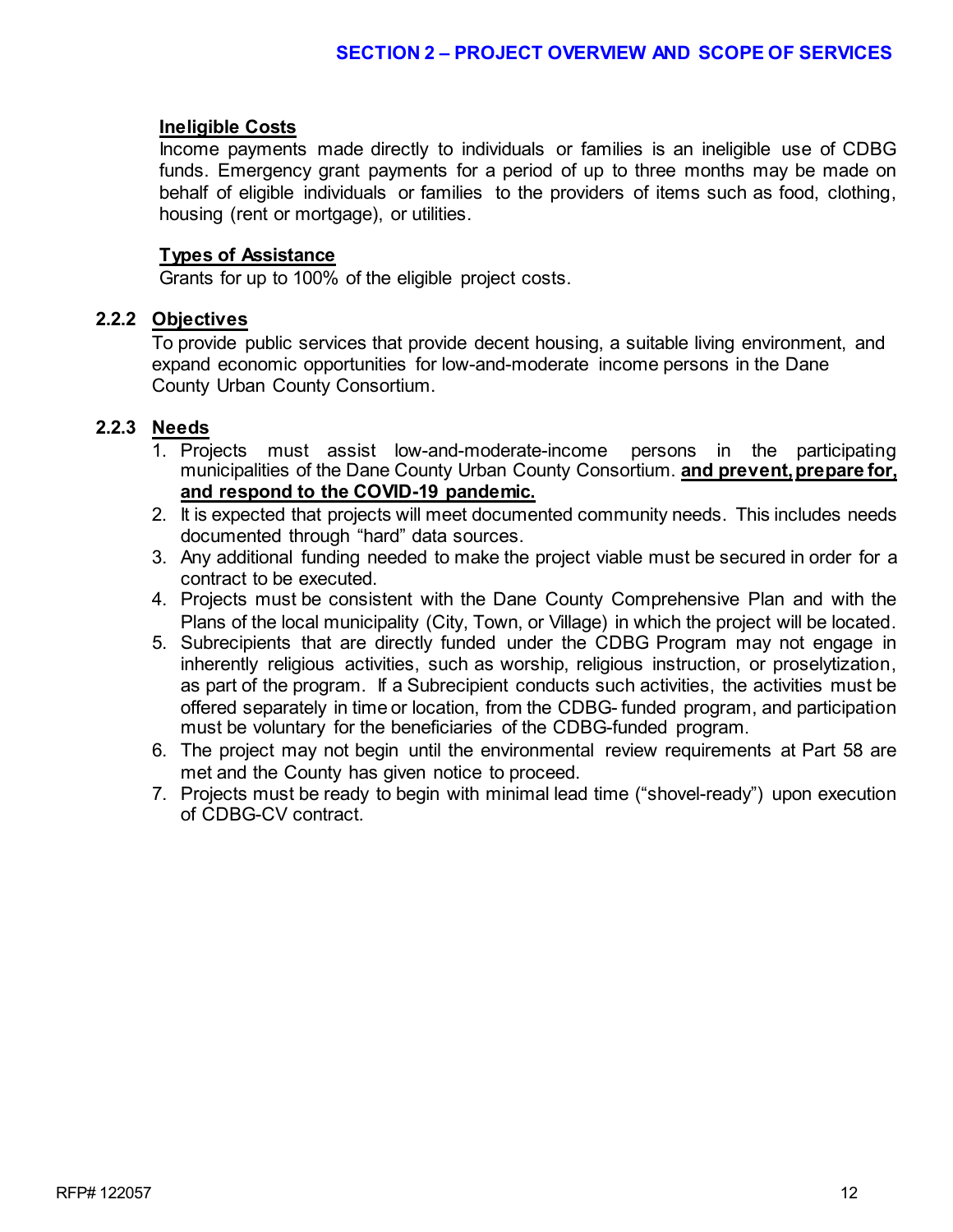# **3.0 PROPOSAL PREPARATION REQUIREMENTS**

Proposals shall be organized to comply with the section numbers and names as shown below. Each section heading should be clearly marked. Graphics may be included. The RFP sections which should be submitted/responded to are:

# **3.1 Attachment A – Vendor Information**

# **3.2 Need and Justification**

Applicant identifies in detail a significant increase in demand for existing services or a need for a new service directly as a result of COVID-19; and includes the number of people served pre-COVID-19 vs. the number proposed or currently served. Project clearly addresses needs resulting from COVID-19 or measures implemented to reduce or slow the spread of COVID-19.

# **3.3 Measurable Impact**

Higher point totals will be given to projects that: 1) serve exclusively LMI residents, 2) include measurable and realistic results/outcomes; 3) serve exclusively residents of the Dane County Urban County Consortium, 4) are ready to begin with minimal lead time aka "shovel-ready" (programming is ready to begin upon execution of contract), 5) address an area or areas of greatest need as detailed in section 3.6.

# **3.4 Project Approach**

The application provides:

- A detailed description of the scope of work that will be undertaken and a description of how the work will address the identified problems.
- A description of any partnerships that have been or will be formed to ensure the success of the project.
- Plans for notice and the relocation process for tenants, if needed.
- A work plan for how the project/program will be organized, implemented, operated, and administered, and the timeline and milestones from initiation to completion. Work on the project – meaning funds will be spent – will begin in 2023.

# **3.5 Experience and Qualifications**

The application provides documentation to justify the organization's capacity to conduct this project. The project is consistent with the mission of the organization. The organization has undertaken projects of similar complexity to the one for which funds are being requested. There are staff resources with the skills and experience to administer and conduct an accountable and responsible project. There appears to be adequate board and management oversight along with a commitment to quality and service improvement.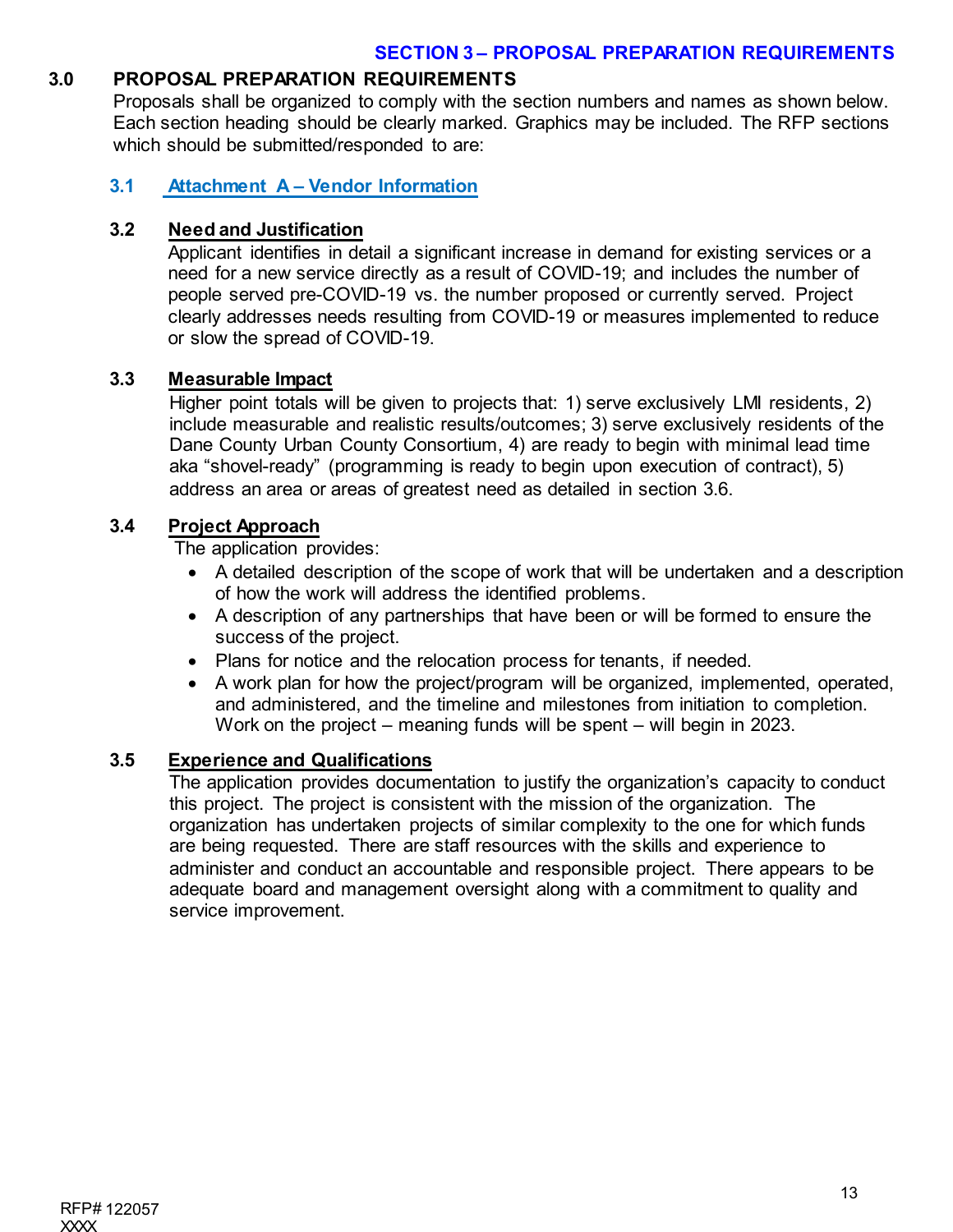# **3.6 Areas of Greatest Need**

The turbulent economic conditions that exist as a result of the COVID-19 outbreak has made it overwhelmingly difficult for low-income residents and families to meet basic needs, many of whom were already facing limited access to resources and economic opportunities.

Additional points will be awarded to project proposals that help LMI individuals and families in our communities maintain economic stability through programs that provide:

- Case management
- Rental assistance/ eviction prevention
- Housing costs (including utilities, critical repairs, and maintaining broadband access)
- Child care assistance
- Access to food
- Assistance with and access to transportation

Emergency grant payments for period of up to three months may be made on behalf of eligible individuals or families to the providers of items such as food, clothing, housing (rent or mortgage), or utilities. Income payments made directly to individuals or families is an ineligible use of CDBG funds.

# **3.6 Financial Information**

The application clearly explains and justifies each proposed budget line item and why CDBG-CV funding is required to make the project viable. An explanation of the bases of the cost estimates for the project is included. The budget is realistic. The organization is financially stable. Efforts have been made to secure and to leverage other funding for the project.

#### **3.7 Past Performance**

If the organization has been previously funded, a review of past expenditures and performance shows that the organization has been able to meet timelines and goals in a reasonable fashion, i.e., no unexpended dollars from prior years. Compliance with the contract will include, but not be limited to, submission of reports, adherence to scope of services, and quality of work.

### **3.8 Mandatory Requirements**

The following general requirements are mandatory and must be complied with.

NOTE: Programs not meeting the mandatory requirements will not be evaluated.

3.8.1 Be an eligible activity.

# 3.8.2 **Be located in, or provide services to residents of one of the member communities of the Dane County Urban County Consortium identified in Appendix A.**

3.8.3 Address one of the funding priority areas established by the CDBG Commission.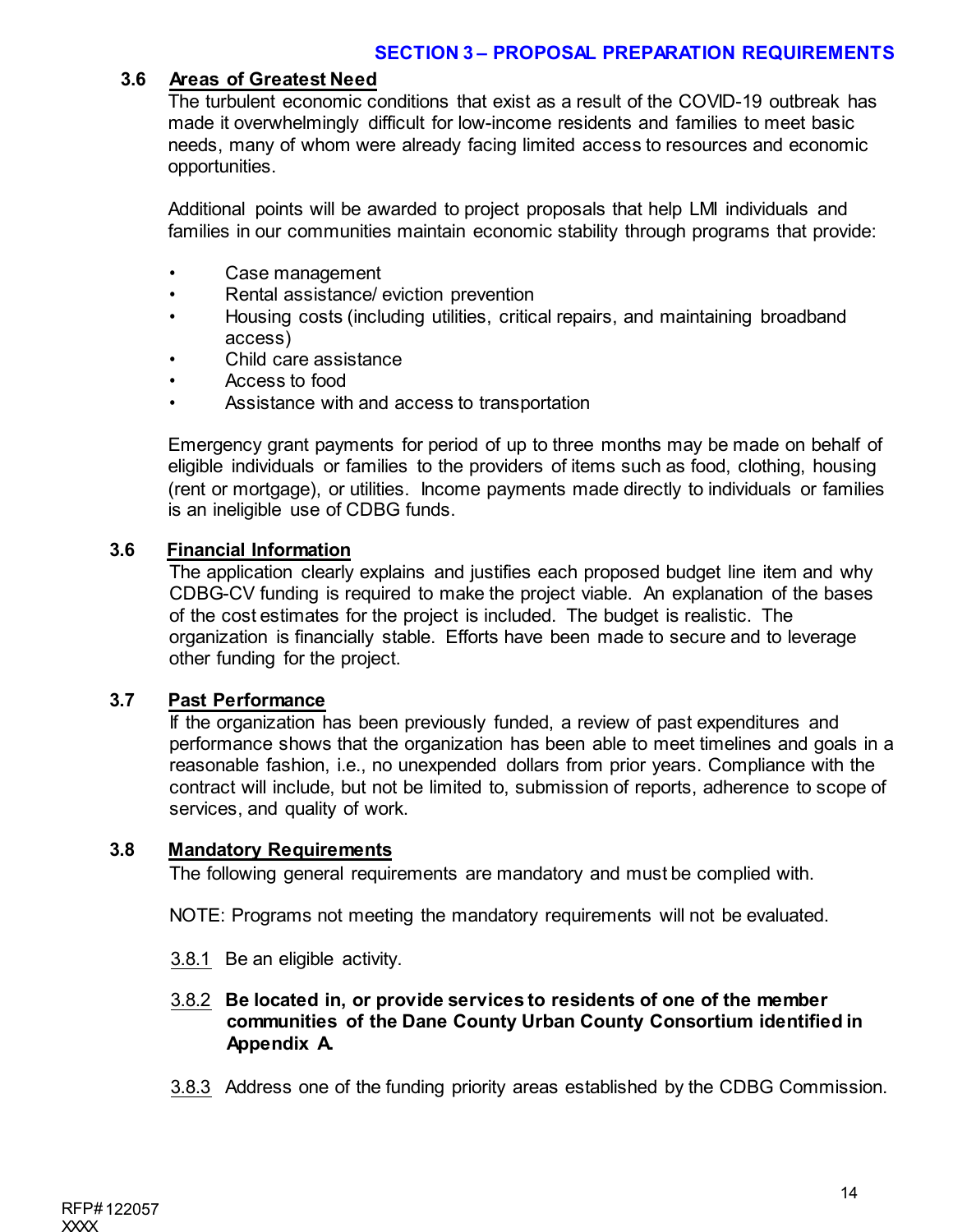# **SECTION 3 – PROPOSAL PREPARATION REQUIREMENTS**

3.8.4 Not be a HUD listed debarred or ineligible contractor.

3.8.5 If CDBG eligible, meet one of the three national objectives.

**3.8.6 Be used to prevent, prepare for, and respond to the COVID-19 pandemic.** 

#### **4.0 Required Forms**

The following forms must be completed and submitted in accordance with the instructions given in Section 1.7.

| Attachment A | <b>Vendor Information Form</b>                                              |
|--------------|-----------------------------------------------------------------------------|
| Attachment B | Dane County Application for the 2023 Public Service<br><b>CDBG-CV Funds</b> |